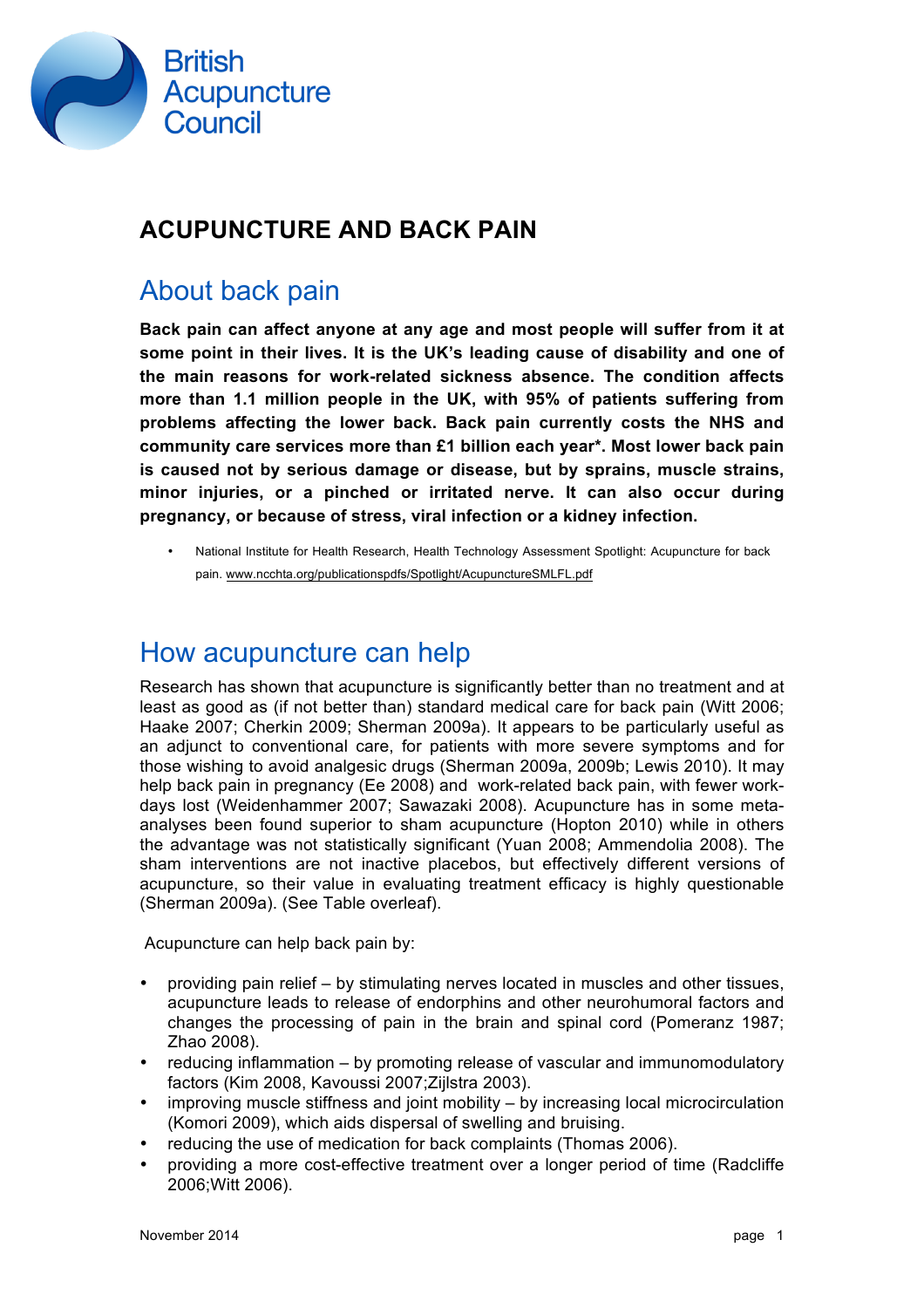• improving the outcome when added to conventional treatments such as rehabilitation exercises (Ammendolia 2008; Yuan 2008).

# About traditional acupuncture

Acupuncture is a tried and tested system of traditional medicine, which has been used in China and other eastern cultures for thousands of years to restore, promote and maintain good health. Its benefits are now widely acknowledged all over the world and in the past decade traditional acupuncture has begun to feature more prominently in mainstream healthcare in the UK. In conjunction with needling, the practitioner may use techniques such as moxibustion, cupping, massage or electroacupuncture. They may also suggest dietary or lifestyle changes.

Traditional acupuncture takes a holistic approach to health and regards illness as a sign that the body is out of balance. The exact pattern and degree of imbalance is unique to each individual. The traditional acupuncturist's skill lies in identifying the precise nature of the underlying disharmony and selecting the most effective treatment. The choice of acupuncture points will be specific to each patient's needs. Traditional acupuncture can also be used as a preventive measure to strengthen the constitution and promote general well-being.

An increasing weight of evidence from Western scientific research (see overleaf) is demonstrating the effectiveness of acupuncture for treating a wide variety of conditions. From a biomedical viewpoint, acupuncture is believed to stimulate the nervous system, influencing the production of the body's communication substances - hormones and neurotransmitters. The resulting biochemical changes activate the body's self-regulating homeostatic systems, stimulating its natural healing abilities and promoting physical and emotional well-being.

# About the British Acupuncture Council

With over 3000 members, the British Acupuncture Council (BAcC) is the UK's largest professional body for traditional acupuncturists. Membership of the BAcC guarantees excellence in training, safe practice and professional conduct. To find a qualified traditional acupuncturist, contact the BAcC on 020 8735 0400 or visit [www.acupuncture.org.uk](http://www.acupuncture.org.uk)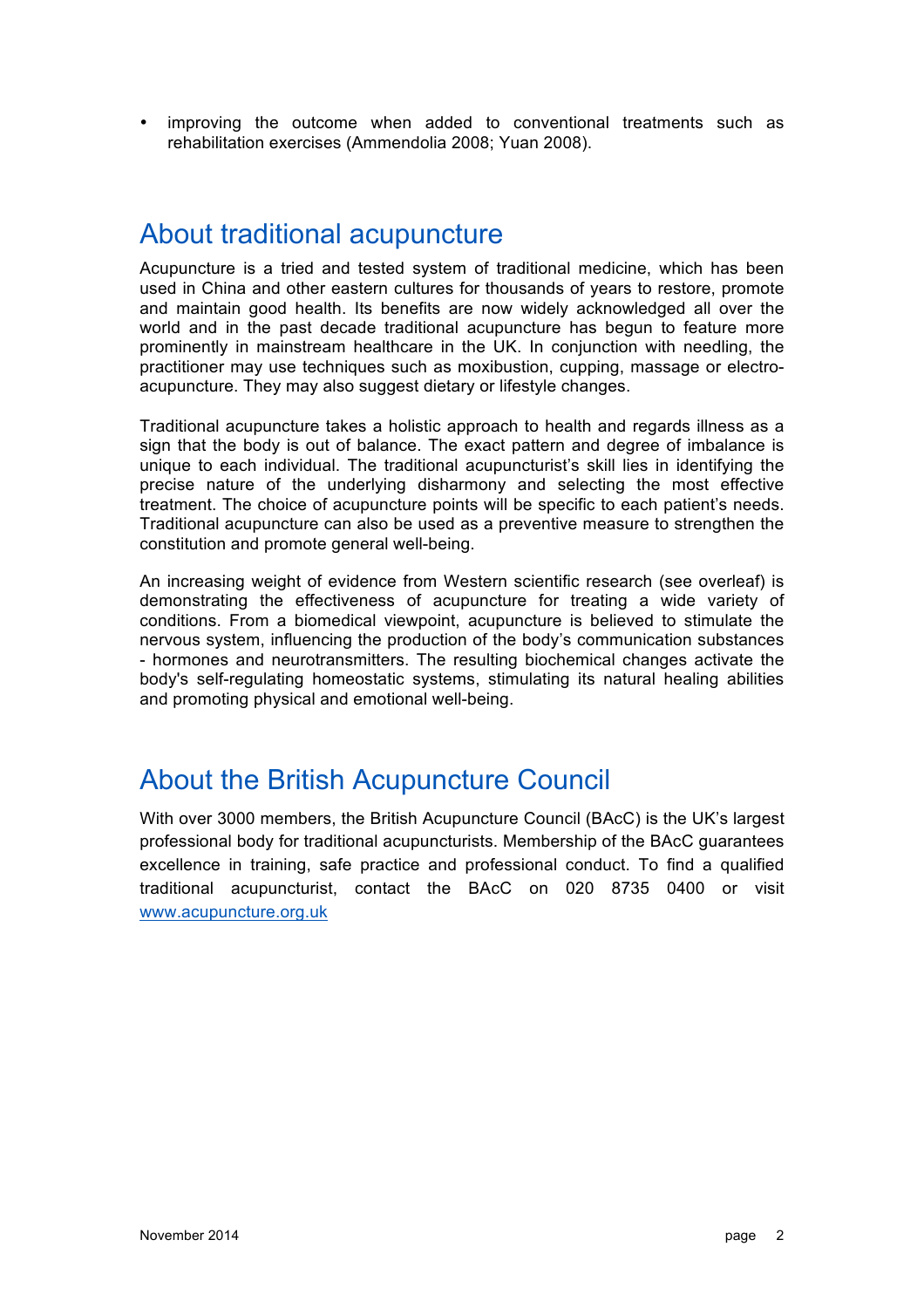# **ACUPUNCTURE AND BACK PAIN**

# The evidence

| <b>Research</b>                                                                                                                                                                                                                 | <b>Conclusion</b>                                                                                                                                                                                                                                                                                                                                                                                                                                                                                                                                                                                                                                                                                                                                                                                                                                                                                       |
|---------------------------------------------------------------------------------------------------------------------------------------------------------------------------------------------------------------------------------|---------------------------------------------------------------------------------------------------------------------------------------------------------------------------------------------------------------------------------------------------------------------------------------------------------------------------------------------------------------------------------------------------------------------------------------------------------------------------------------------------------------------------------------------------------------------------------------------------------------------------------------------------------------------------------------------------------------------------------------------------------------------------------------------------------------------------------------------------------------------------------------------------------|
| <b>Reviews</b>                                                                                                                                                                                                                  |                                                                                                                                                                                                                                                                                                                                                                                                                                                                                                                                                                                                                                                                                                                                                                                                                                                                                                         |
| Hopton A, MacPherson H.<br>Acupuncture for chronic pain: is<br>acupuncture more than an effective<br>placebo? A systematic review of<br>pooled data from meta-analyses. Pain<br>Pract 2010; 10: 94-102.                         | A synthesis of evidence from systematic reviews on the<br>pooled data of high-quality randomized controlled trials<br>comparing acupuncture to sham acupuncture for chronic<br>pain. For short-term outcomes, acupuncture showed<br>significant superiority over sham for back pain, knee pain,<br>and headache. For longer-term outcomes (6 to12<br>months), acupuncture was significantly more effective for<br>knee pain and tension-type headache but inconsistent for<br>back pain (one positive and one inconclusive). The<br>reviewers concluded that the accumulating evidence from<br>recent reviews suggests acupuncture is more than a<br>placebo for commonly occurring chronic pain conditions.                                                                                                                                                                                            |
| Lewis K, Abdi S. Acupuncture for<br>lower back pain: A review. Clinical<br>Journal of Pain. 2010; 26(1)(pp 60-69)                                                                                                               | A systematic review based on an online search of all<br>articles and other literature in the past 50 years related to<br>acupuncture efficacy in low back pain, including case<br>reports, randomized controlled trials and meta-analyses.<br>They found multiple, generally poor quality studies.<br>Newer studies show promise but effectiveness has not<br>been clearly demonstrated. They conclude that more,<br>high-quality research is needed but that acupuncture can<br>continue to play a significant role as an adjunct to a<br>multidisciplinary approach for managing low back pain.                                                                                                                                                                                                                                                                                                       |
| Sherman KJ, Coeytaux RR.<br>Acupuncture for the treatment of<br>common pain conditions: Chronic back<br>pain, osteoarthritis, and headache.<br>Journal of Clinical Outcomes<br>Management. 2009a; 16(5)(pp 224-<br>230), 2009a. | A review of meta-analyses, systematic reviews and<br>recent well-conducted studies of acupuncture for chronic<br>back pain, osteoarthritis (OA), and headache. Overall,<br>acupuncture appears superior to no treatment or usual<br>care for persons with chronic back pain, OA, or<br>headache. The size of the effect varies but is small to<br>moderate in most cases. Acupuncture is not clearly<br>superior to sham acupuncture, although the latter is a<br>controversial control therapy. Acupuncture has a<br>favorable safety profile, and the limited evidence<br>suggests it is cost-effective. Concludes that acupuncture<br>is a reasonable therapeutic option for chronic back pain,<br>OA, and headache but is not the clear therapy of choice.<br>It may be especially valuable for patients who prefer it to<br>other options or those concerned about using analgesic<br>medications. |
| Yuan J, Purepong N, Kerr DP, Park J<br>et al. Effectiveness of acupuncture<br>for low back pain: a systematic<br>review. Spine. 2008 Nov<br>1;33(23):E887-900.                                                                  | Systematic review and meta-analysis looking at the<br>most recent clinical studies of acupuncture in the<br>treatment of LBP. Analysed pooled results of 23 trials<br>involving 6359 patients. Found moderate evidence that<br>acupuncture is more effective than no treatment and<br>strong evidence that acupuncture is a useful<br>supplement to other forms of conventional therapy.<br>Concludes that acupuncture should be advocated for<br>the treatment of chronic LBP.                                                                                                                                                                                                                                                                                                                                                                                                                         |
| Ammendolia C, Furlan AD, Imamura<br>M, Irvin E, van Tulder M. Evidence-                                                                                                                                                         | Review article on management of chronic LBP with<br>acupuncture. Explains theories of acupuncture'                                                                                                                                                                                                                                                                                                                                                                                                                                                                                                                                                                                                                                                                                                                                                                                                      |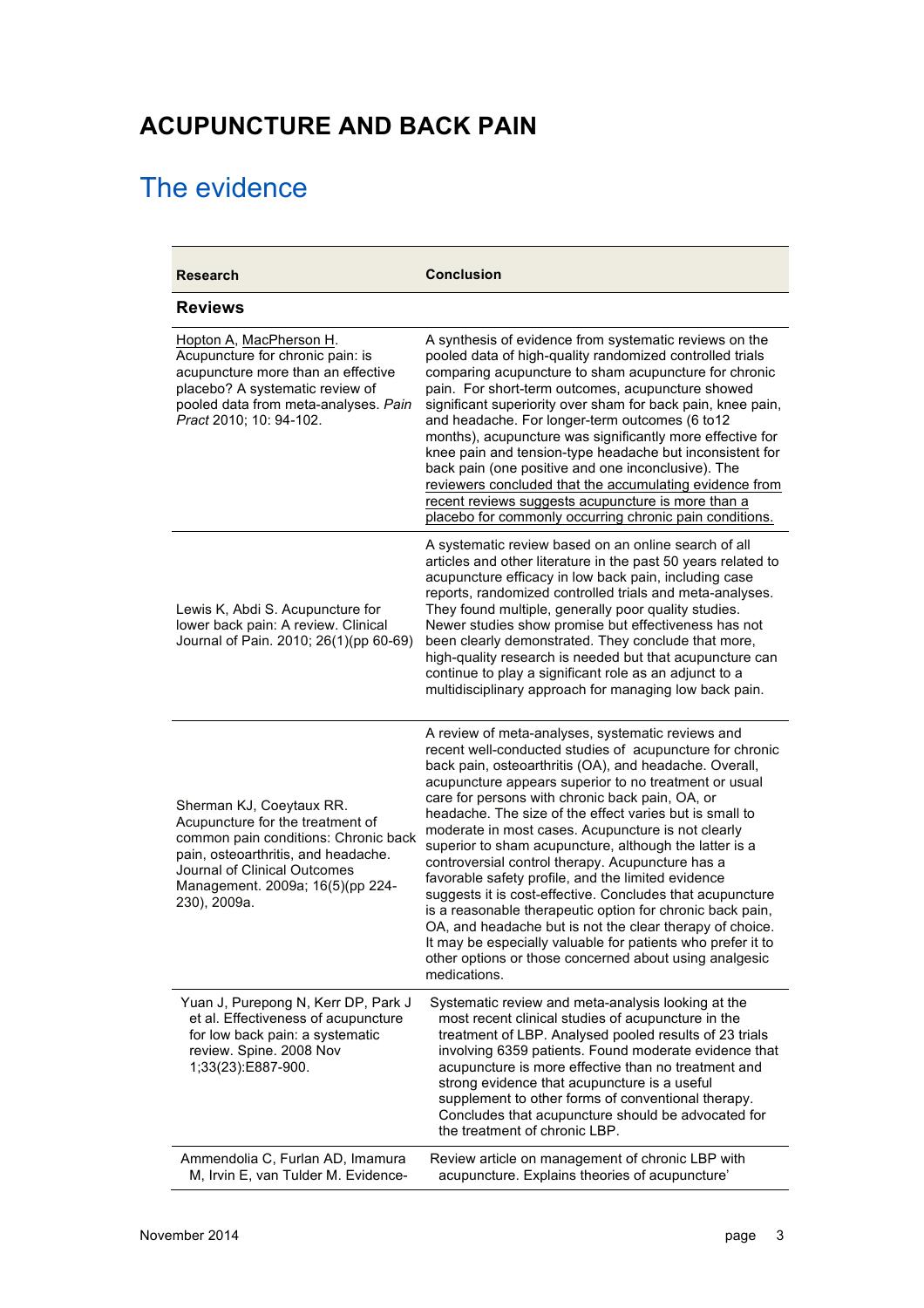| informed management of chronic<br>low back pain with needle<br>acupuncture. Spine J. 2008 Jan-<br>Feb;8(1):160-72.                                                                                                                                                                                                                                                                                                                 | mechanisms of action on pain and reviews evidence of<br>its efficacy. Cites evidence that, compared with no<br>treatment, acupuncture is effective in pain relief and<br>functional improvement immediately after treatment<br>and in short-term follow-up. Also that acupuncture is<br>as effective for pain relief and functional improvement<br>as conventional treatments. Concludes that the most<br>consistent evidence is for the addition of acupuncture<br>to other therapies, which demonstrated more effect in<br>pain relief and functional improvement than the same<br>therapies without acupuncture.                                                                                                                                                                                                                                                                                                                                                                                                                                                                                                                                                                                                                                                    |
|------------------------------------------------------------------------------------------------------------------------------------------------------------------------------------------------------------------------------------------------------------------------------------------------------------------------------------------------------------------------------------------------------------------------------------|------------------------------------------------------------------------------------------------------------------------------------------------------------------------------------------------------------------------------------------------------------------------------------------------------------------------------------------------------------------------------------------------------------------------------------------------------------------------------------------------------------------------------------------------------------------------------------------------------------------------------------------------------------------------------------------------------------------------------------------------------------------------------------------------------------------------------------------------------------------------------------------------------------------------------------------------------------------------------------------------------------------------------------------------------------------------------------------------------------------------------------------------------------------------------------------------------------------------------------------------------------------------|
| Ee CC, Manheimer E, Pirotta MV,<br>White AR. Acupuncture for pelvic<br>and back pain in pregnancy: a<br>systematic review. Am J Obstet<br>Gynecol. 2008; 198(3):254-9.                                                                                                                                                                                                                                                             | Systematic review of trials of acupuncture as a<br>treatment for pelvic and back pain in pregnancy.<br>Analysed pooled results of 3 trials. Found that<br>acupuncture, as an adjunct to standard treatment, was<br>superior to standard treatment alone and<br>physiotherapy in relieving mixed pelvic/back pain in<br>pregnancy.                                                                                                                                                                                                                                                                                                                                                                                                                                                                                                                                                                                                                                                                                                                                                                                                                                                                                                                                      |
| <b>Clinical studies</b>                                                                                                                                                                                                                                                                                                                                                                                                            |                                                                                                                                                                                                                                                                                                                                                                                                                                                                                                                                                                                                                                                                                                                                                                                                                                                                                                                                                                                                                                                                                                                                                                                                                                                                        |
| Cherkin DC, Sherman KJ, Avins AL,<br>Erro JH, et al. A randomized trial<br>comparing acupuncture, simulated<br>acupuncture, and usual care for<br>chronic low back pain. Arch Intern<br>Med. 2009; 169(9):858-66.<br>Sherman KJ., Cherkin DC, Ichikawa<br>L. Avins AL et al. Characteristics of<br>patients with chronic back pain who<br>benefit from acupuncture. BMC<br>Musculoskeletal Disorders. 2009b;<br>10(1): article 114 | Randomized controlled trial of acupuncture for chronic<br>lower back pain (LBP). Compared individualized<br>acupuncture with standardized acupuncture, simulated<br>acupuncture and usual care. 638 adults received 10<br>treatments over 7 weeks. After 8 weeks, 60% of<br>patients receiving any type of acupuncture showed<br>improvement in their level of pain and function,<br>compared with 39% for those receiving normal care.<br>This superiority persisted at one year though to a<br>lesser degree. Concludes that, compared with usual<br>care, acupuncture (of whichever type, including<br>simulated) has beneficial and persistent effects on<br>chronic LBP, which resulted in clinically meaningful<br>improvements in function.<br>They performed a secondary analysis to try to identify<br>subgroups of participants particularly responsive to<br>acupuncture. The strongest predictors of improvement<br>in back function and symptoms were higher baseline<br>levels of these measures, receipt of an acupuncture<br>treatment, and non-use of narcotic analgesics. Benefit<br>from acupuncture compared to usual care was greater<br>with worse pre-treatment levels of back dysfunction.<br>No other factors were important in this respect. |
| Sawazaki K, Mukaino Y, Kinoshita F,<br>Honda T et al. Acupuncture can<br>reduce perceived pain, mood<br>disturbances and medical expenses<br>related to low back pain among<br>factory employees. Ind Health.<br>2008 Aug; 46(4): 336-40.                                                                                                                                                                                          | Clinical intervention study investigating the effects of<br>acupuncture on LBP in employees of a Japanese steel<br>company. 72 employees received acupuncture<br>treatment once a week for 8 weeks. After 8 weeks of<br>treatment, patients with LBP reported diminished pain<br>and improved mood. The number of hospital visits and<br>medical expenses for LBP after acupuncture were<br>significantly decreased, compared with those before<br>intervention and at a control factory.                                                                                                                                                                                                                                                                                                                                                                                                                                                                                                                                                                                                                                                                                                                                                                              |
| Weidenhammer W, Linde K, Streng<br>A, Hoppe A, Melchart D.<br>Acupuncture for chronic low back<br>pain in routine care: a multicenter<br>observational study. Clin J Pain.<br>2007 Feb; 23(2): 128-35.                                                                                                                                                                                                                             | Observational study of acupuncture for chronic LBP.<br>2564 patients received routine acupuncture care for 8<br>weeks. 6 months later 45.5% of patients demonstrated<br>clinically significant improvements in functional ability.<br>Mean number of days with pain was reduced by half<br>and there was a 30% decrease in work days lost.<br>Concluded that acupuncture is associated with<br>clinically relevant improvements in patients suffering<br>from chronic LBP.                                                                                                                                                                                                                                                                                                                                                                                                                                                                                                                                                                                                                                                                                                                                                                                             |
| Haake M, Müller HH, Schade-                                                                                                                                                                                                                                                                                                                                                                                                        | Randomized controlled trial of acupuncture for chronic                                                                                                                                                                                                                                                                                                                                                                                                                                                                                                                                                                                                                                                                                                                                                                                                                                                                                                                                                                                                                                                                                                                                                                                                                 |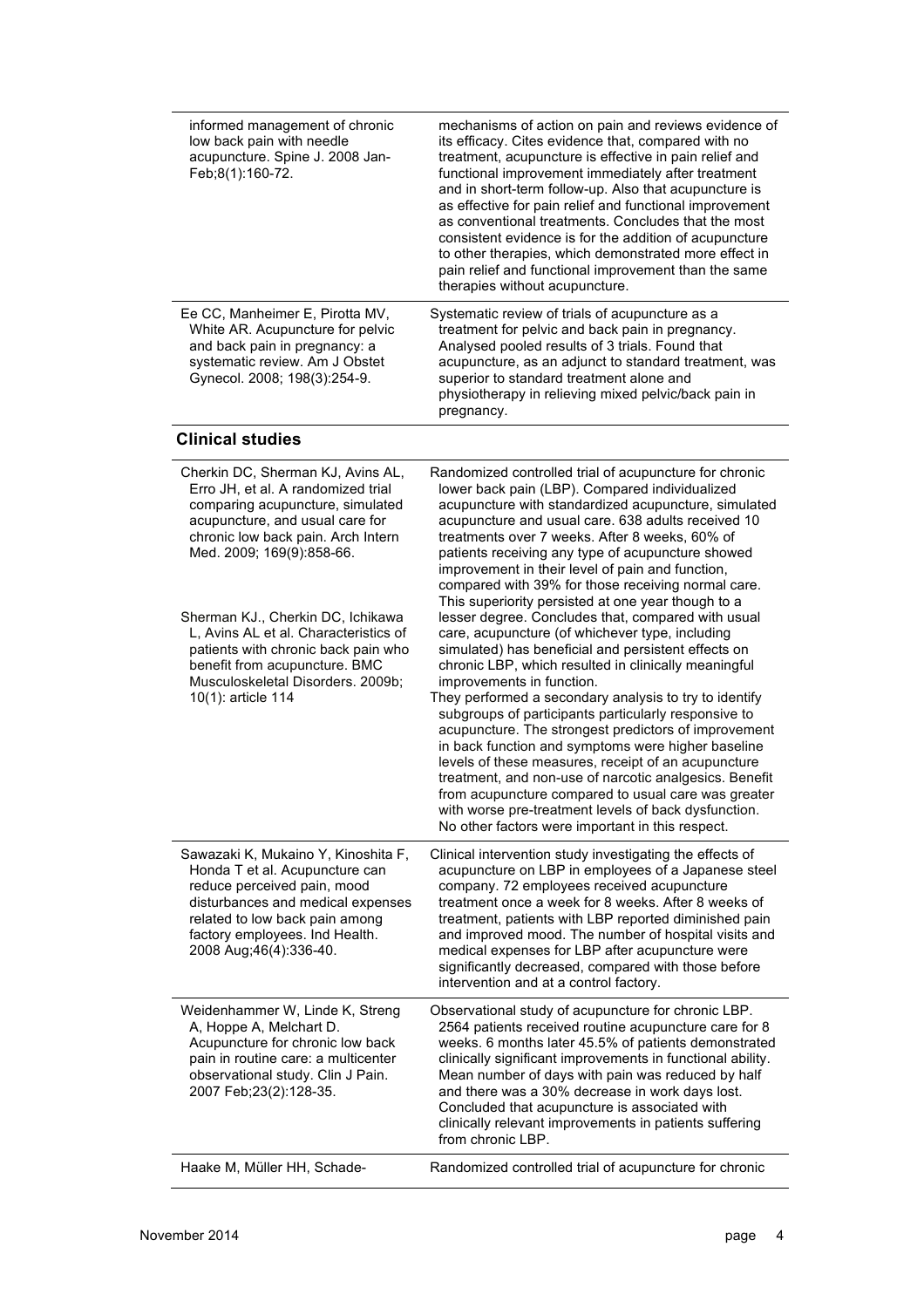| Brittinger C, Basler HD, et al.<br>German Acupuncture Trials<br>(GERAC) for chronic low back pain:<br>randomized, multicenter, blinded,<br>parallel-group trial with 3 groups.<br>Arch Intern Med. 2007 Sep<br>24;167(17):1892-8.                                                                                                                                                                                                                                   | LBP. 1162 patients underwent ten sessions, twice per<br>week, of traditional acupuncture, sham acupuncture or<br>conventional therapy (a combination of drugs, physical<br>therapy and exercise). Found that LBP improved after<br>acupuncture and improvement lasted for at least 6<br>months after treatment ended. Concluded that the<br>effectiveness of any type of acupuncture was almost<br>twice that of conventional therapy.                                                                                                                                                                                                                                                                                                                                            |
|---------------------------------------------------------------------------------------------------------------------------------------------------------------------------------------------------------------------------------------------------------------------------------------------------------------------------------------------------------------------------------------------------------------------------------------------------------------------|-----------------------------------------------------------------------------------------------------------------------------------------------------------------------------------------------------------------------------------------------------------------------------------------------------------------------------------------------------------------------------------------------------------------------------------------------------------------------------------------------------------------------------------------------------------------------------------------------------------------------------------------------------------------------------------------------------------------------------------------------------------------------------------|
| Witt CM, Jena S, Selim D, Brinkhaus<br>B et al. Pragmatic randomized trial<br>evaluating the clinical and<br>economic effectiveness of<br>acupuncture for chronic low back<br>pain. Am J Epidemiol. 2006 Sep<br>1;164(5):487-96.                                                                                                                                                                                                                                    | Pragmatic randomized trial evaluating the clinical and<br>economic effectiveness of acupuncture for chronic<br>LBP. 11,630 patients with chronic low back pain were<br>allocated to an acupuncture group or a no-acupuncture<br>control group. All patients were also allowed to receive<br>routine medical care. At 3 months, back function<br>improved significantly in the acupuncture group<br>compared with controls. Concluded that acupuncture<br>plus routine care was associated with marked clinical<br>improvements and was cost-effective.                                                                                                                                                                                                                            |
| Thomas KJ, MacPherson H, Thorpe<br>L, Brazier J et al. Randomised<br>controlled trial of a short course of<br>traditional acupuncture compared<br>with usual care for persistent non-<br>specific low back pain. BMJ. 2006<br>Sep 23;333(7569):623.<br>Ratcliffe J, Thomas KJ, MacPherson<br>H, Brazier J. A randomised<br>controlled trial of acupuncture care<br>for persistent low back pain: cost<br>effectiveness analysis, BMJ. 2006<br>Sep 23;333(7569):626. | Pragmatic, open, randomized controlled trial and cost<br>effectiveness study of acupuncture for chronic LBP.<br>241 adults were randomised to up to 10 sessions of<br>individualised acupuncture or usual care. Found that<br>referral to a qualified traditional acupuncturist was safe<br>and acceptable to patients with LBP. Acupuncture<br>showed a more beneficial effect than usual care on<br>patients with LBP over the 12-24 month trial period,<br>with patients reporting lower pain levels and reduced<br>use of pain killers. Although the initial cost was more<br>expensive compared with usual NHS care,<br>acupuncture was a more cost-effective treatment in the<br>longer term, as it provided more health benefits in<br>terms of patients' quality of life. |
| Brinkhaus B, Witt CM, Jena S, Linde<br>K et al. Acupuncture in patients with<br>chronic low back pain: a<br>randomized controlled trial. Arch<br>Intern Med. 2006 Feb<br>27;166(4):450-7.                                                                                                                                                                                                                                                                           | Randomised controlled trial of acupuncture for chronic<br>LBP. 298 patients were randomized to acupuncture or<br>minimal acupuncture (12 sessions over 8 weeks) or no<br>treatment. Found that any type of acupuncture was<br>more effective in improving pain than no treatment.                                                                                                                                                                                                                                                                                                                                                                                                                                                                                                 |
| <b>Physiological studies</b>                                                                                                                                                                                                                                                                                                                                                                                                                                        |                                                                                                                                                                                                                                                                                                                                                                                                                                                                                                                                                                                                                                                                                                                                                                                   |
| Komori M, Takada K, Tomizawa Y,<br>Nishiyama K, et al. Microcirculatory<br>responses to acupuncture<br>stimulation and phototherapy.<br>Anesth Analg. 2009<br>Feb;108(2):635-40.                                                                                                                                                                                                                                                                                    | Experimental study on rabbits. Acupuncture stimulation<br>was directly observed to increase diameter and blood<br>flow velocity of peripheral arterioles, enhancing local<br>microcirculation.                                                                                                                                                                                                                                                                                                                                                                                                                                                                                                                                                                                    |
| Zhao ZQ. Neural mechanism<br>underlying acupuncture analgesia.<br>Prog Neurobiol. 2008<br>Aug;85(4):355-75.                                                                                                                                                                                                                                                                                                                                                         | Review article. Discusses the various peripheral and<br>central nervous system components of acupuncture<br>anaesthesia in detail.                                                                                                                                                                                                                                                                                                                                                                                                                                                                                                                                                                                                                                                |
| Kim HW, Uh DK, Yoon SY, Roh DH<br>et al. Low-frequency<br>electroacupuncture suppresses<br>carrageenan-induced paw<br>inflammation in mice via<br>sympathetic post-ganglionic<br>neurons, while high-frequency EA<br>suppression is mediated by the<br>sympathoadrenal medullary axis.<br>Brain Res Bull. 2008 Mar<br>28;75(5):698-705.                                                                                                                             | Experimental study on rats. Results suggest that<br>suppressive effects of low frequency<br>electroacupuncture on carrageenan-induced paw<br>inflammation are mediated by sympathetic post-<br>ganglionic neurons, while suppressive effects of high<br>frequency electroacupuncture are mediated by the<br>sympatho-adrenal medullary axis.                                                                                                                                                                                                                                                                                                                                                                                                                                      |